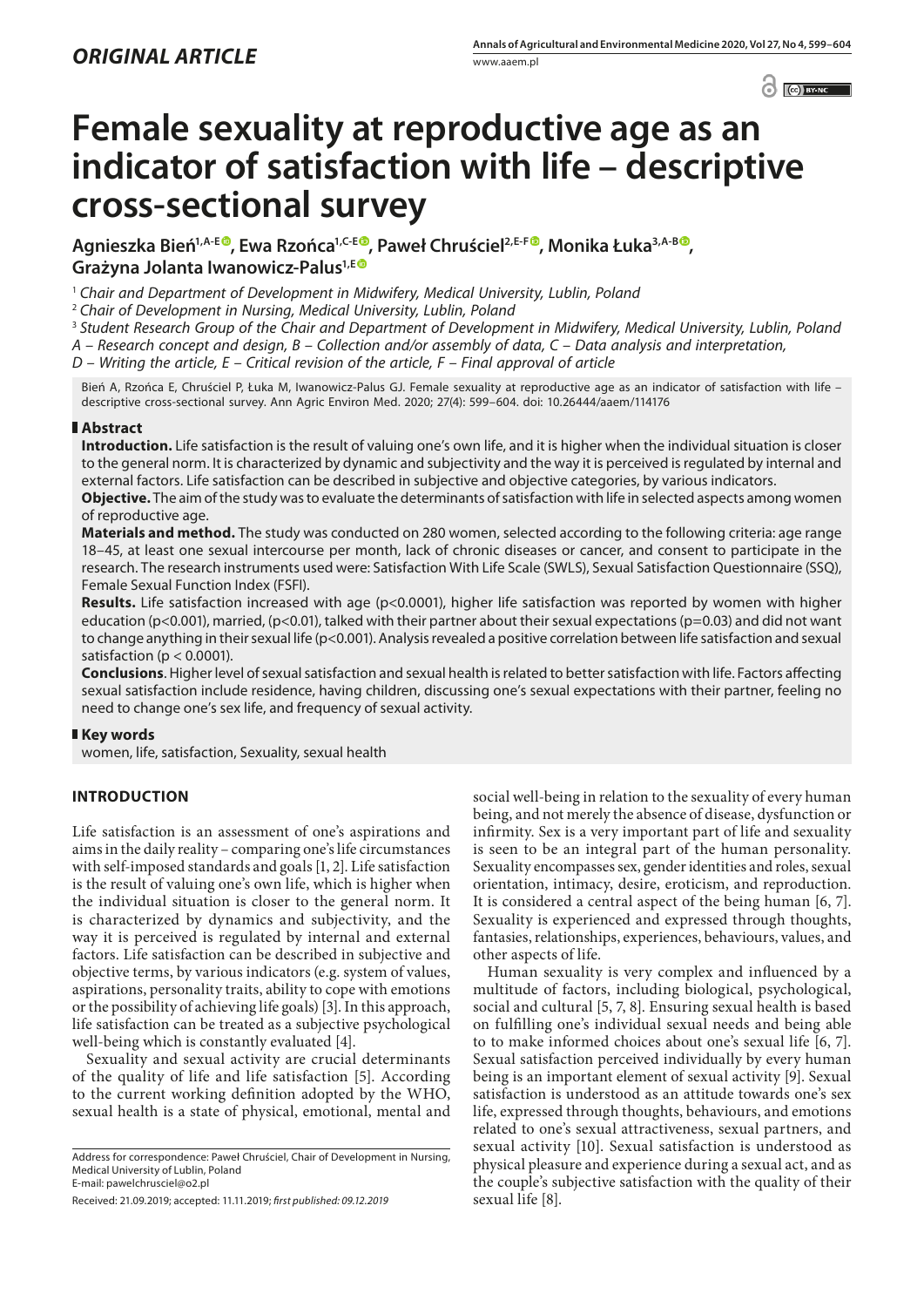A holistic approach to sexual health, sexual activity or sexual satisfaction of females should comprise different stages of life, the woman's age, relations with her partner or other psychological and social factors which may affect the level of clinical sexual dysfunction, ranging from dissatisfaction to actual deviation [7, 9, 10].

#### **OBJECTIVE**

The aim of the study was to determine the elements of female sexuality affecting satisfaction with life.

#### **MATERIALS AND METHOD**

The study was conducted on 280 women in 2016. The women surveyed were selected according to the following criteria: age range 18–45, at least one sexual intercourse per month, lack of chronic diseases or cancer, and consent to participate in the research. The research group was selected from women of reproductive age who came for a routine visit to a gynecological clinic and met all the qualification criteria. The study covered a group of women living in rural areas of the Lublin province in eastern Poland. The study was approved by the Bioethical Committee of the Medical University of Lublin (KE-0254/8/2016). The women were informed that participation in the study was voluntary and were free to withdraw at any time. They were also informed, that their anonymity would be maintained and the results would be used for scientific purposes only.

Research tools used were the Satisfaction With Life Scale (SWLS), Sexual Satisfaction Questionnaire (SSQ), Female Sexual Function Index (FSFI) and a survey questionnaire developed on the basis of literature on the subject and verified in pilot studies.

**Satisfaction With Life Scale.** Developed by Diener, Emmons, Larsen and Griffin at the Department of Psychology, University of Illinois, USA, and adapted to Polish conditions by Juczyński. The scale is a commonly used tool for measuring psychological well-being based on the operationalization of life satisfaction as a conscious cognitive assessment of one's life, in which an individual compares his or her life conditions with self-imposed standards. The scale consists of 5 questions, which the respondents address by means of a 7-point scale, where 1=strong disagreement with a given statement and 7=strong agreement. The scores of each participant are totalled and converted to a standardised scale – sten scores (10 point scale). The total result is the sum of all scores. The results range from 5–35 points. The higher the score, the higher life satisfaction. The reliability of the questionnaire measured by Cronbach's α internal consistency coefficient was 0.72 [2, 11].

**Sexual Satisfaction Questionnaire (SSQ).** Designed by Nomejko and Dolińska-Zygmunt to measure sexual satisfaction related to 2 dimensions: individual sexual attractiveness and sexual activity. The questionnaire consists of 10 statements. The respondents address these statements with a 4-point Likert scale: 1 – strongly disagree, 2 – rather disagree, 3 – rather agree, 4 – strongly agree. The result provides information about the level of sexual satisfaction: the higher the result, the higher the satisfaction. The theoretical distribution of scores is within the 10–40 range. Reliability of the method was measured by Cronbach's α is 0.83, which indicates high consistency of the test. RMSE (root mean square error of approximation) ratio used to evaluate the match of the model was 0.073 [12].

**Female Sexual Function Index (FSFI).** A tool for screening females for sexual dysfunction. The questionnaire was developed on the basis of a document issued by the International Society for Sexual Medicine, adapted to Polish conditions by Nowosielski and Wróbel. It consists of 19 questions, grouped into 6 domains: sexual desire, arousal, lubrication, orgasm, satisfaction and pain. Higher results indicate better sexual function. The maximum total score is 36. The reliability of the questionnaire measured by Cronbach's α internal consistency coefficient was more than 0.70. The test-retest reliability demonstrated goodto-excellent agreement between the assessment points. Based on principal component analysis, a 5-factor model was established that explained 83.62% of the total variance. Domain intercorrelations of the PL-FSFI ranged from 0.37– 0.77. The optimal PL-FSFI cutoff score was 27.50, with 87.1% sensitivity and 83.1% specificity [13, 14].

**Statistical analyses.** STATISTICA 12.0 (StatSoft, Poland) was used to develop the database and conduct statistical analysis. Mean and standard deviation were calculated for the parameters analysed. The normality of distributions for measurable data was assessed with the Shapiro-Wilk test. The Chi-square test for independence was used to identify differences between the groups compared for independent qualitative characteristics. Correlation analysis was performed using Spearman's rho. With continuous variables, the Mann-Whitney test was used for comparisons of differences between 2 groups, and the Kruskal-Wallis test was used for 3 or more groups. Significance was set at *p*<0.05.

#### **RESULTS**

The study included 280 women of different ages (mean 23.95±4.13), most had higher education (68.93%), lived in a city (62.14%), were unmarried (80.36%), had no children (84.29%), talked with their partner about their sexual expectations (85.36%), did not see a need to change anything in their sexual life (68.57%), and had sexual intercourse less than 4 times per month (31.07%) (Tab. 1).

The average level of satisfaction in the women surveyed was 23.75 (±5.08). Correlation analysis revealed a significant relationship between age and life satisfaction score, in that life satisfaction increased with age (r=0.24; *p*<0.0001). Higher life satisfaction was reported by women with higher education (*p*<0.001), married, (*p*<0.01), talked with their partner about their sexual expectations (*p*=0.03), and did not want to change anything in their sexual life (*p*<0.001) (Tab. 1).

In assessing sexual satisfaction, the participants gave the highest score to the following statement: *sex is a source of pleasure for me –* 3.64. The lowest scores were given to the statement: *thinking about sex generates negative emotions* – 1.17 (Tab. 2).

As for sexual satisfaction, higher scores were obtained by the participants who lived in a city  $(p=0.03)$ , did not have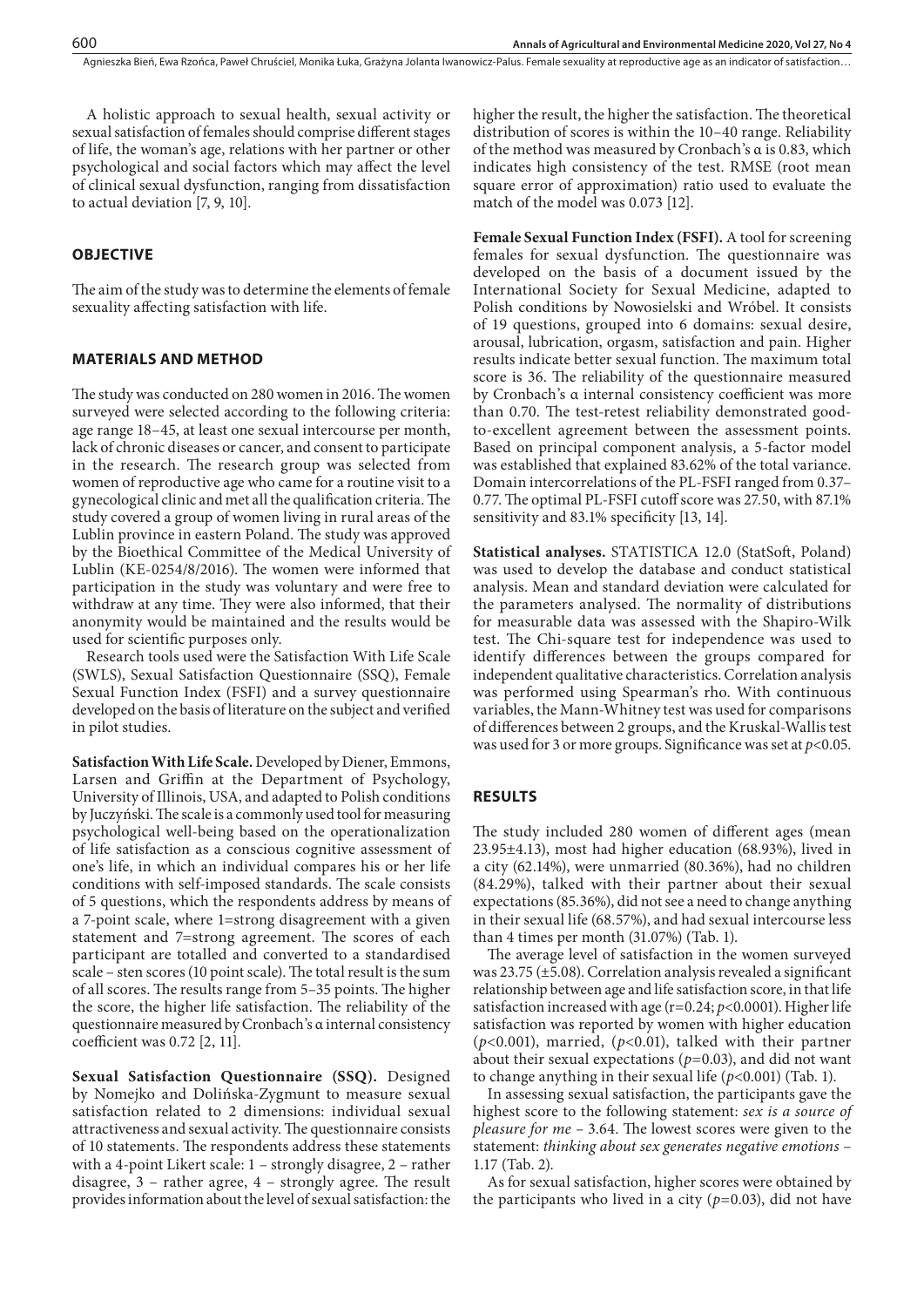|                                            |             | Life satisfaction (SWLS) |       |           |                          |  |
|--------------------------------------------|-------------|--------------------------|-------|-----------|--------------------------|--|
|                                            |             | M                        | SD    | Me        |                          |  |
| Demographic and relational predictors      |             |                          | 23.75 | 5.08      | 24.00                    |  |
|                                            |             | n(%)                     | M     | <b>SD</b> | Statistical<br>analysis  |  |
| Average age                                |             |                          | 23.95 | 4.13      | $r = 0.24$<br>p < 0.0001 |  |
|                                            | secondary   | 87 (31.07)               | 22.16 | 5.24      | $Z = -3.76$              |  |
| Education                                  | higher      | 193 (68.93)              | 24.46 | 4.85      | p < 0.001                |  |
|                                            | city        | 174 (62.14)              | 24.11 | 4.99      |                          |  |
| Place of residence                         | town        | 62 (22.14)               | 23.08 | 5.68      | $H = 3.11$<br>$p = 0.21$ |  |
|                                            | countryside | 44 (15.71)               | 23.25 | 4.51      |                          |  |
|                                            | unmarried   | 225 (80.36)              | 23.31 | 5.06      | $Z = -3.04$              |  |
| Marital status                             | married     | 55 (19.64)               | 25.62 | 4.79      | p < 0.01                 |  |
| Children                                   | no          | 236 (84.29)              | 23.58 | 5.06      | $Z = -1.33$              |  |
|                                            | yes         | 44 (15.71)               | 24.66 | 5.16      | $p = 0.19$               |  |
| Discussion with the                        | yes         | 239 (85.36)              | 24.05 | 4.97      | $Z = 2.14$<br>$p = 0.03$ |  |
| partner about one's<br>sexual expectations | no          | 41 (14.64)               | 21.95 | 5.43      |                          |  |
| Need to change                             | yes         | 88 (31.43)               | 22.08 | 5.42      | $Z = 3.46$<br>p < 0.001  |  |
| something in one's<br>sexual life          | no          | 192 (68.57)              | 24.51 | 4.74      |                          |  |
|                                            | < 4         | 87 (31.07)               | 23.23 | 5.55      |                          |  |
| Number of sexual                           | $5 - 9$     | 63 (22,50)               | 23.17 | 4.53      | $H = 5.36$               |  |
| intercourses per month                     | $10 - 14$   | 68 (24.29)               | 24.49 | 4.71      | $p = 0.15$               |  |
|                                            | >14         | 62 (22.14)               | 24.24 | 5.28      |                          |  |

**Table 1.** Life satisfaction in relation to demographic and relational predictors

**Table 3.** Sexual satisfaction in relation to demographic and relational predictors

|                                       |             | Sexual satisfaction |      |                          |
|---------------------------------------|-------------|---------------------|------|--------------------------|
| Demographic and relational predictors |             |                     | SD   | Statistical analysis     |
| Average age                           |             |                     |      | $r = 0.02$<br>$p = 0.68$ |
| Education                             | secondary   | 31.98               | 5.38 | $Z = -1.36$              |
|                                       | higher      | 32.83               | 5.10 | $p = 0.17$               |
|                                       | city        | 32.92               | 5.29 |                          |
| Place of residence                    | town        | 32.90               | 5.10 | $H = 7.01$<br>$p = 0.03$ |
|                                       | countryside | 30.70               | 4.62 |                          |
| Marital status                        | unmarried   | 32.81               | 5.05 | $Z = 1.26$               |
|                                       | married     | 31.53               | 5.70 | $p = 0.21$               |
|                                       | no          | 32.91               | 5.08 | $Z = 2.26$               |
| Children                              | yes         | 30.75               | 5.49 | $p = 0.02$               |
| Discussion with the partner           | yes         | 33.22               | 5.08 | $Z = 5.05$               |
| about one's sexual expectations       | no          | 28.76               | 4.12 | p < 0.0001               |
| Need to change something in           | yes         | 29.52               | 4.83 | $Z = -6.63$              |
| one's sexual life                     | no          | 33.96               | 4.75 | p < 0.0001               |
|                                       | < 4         | 29.63               | 4.88 |                          |
| Number of sexual intercourses         | $5 - 9$     | 32.33               | 4.28 | $H = 48.54$              |
| per month                             | $10 - 14$   | 34.96               | 4.95 | p < 0.0001               |
|                                       | >14         | 34.31               | 4.74 |                          |

M – Mean; SD – Standard Deviation



M – Mean; SD – Standard Deviation; Me – Median

#### **Table 2.** Sexual life satisfaction score

| <b>Statements</b>                              | $M + SD$        | Me   |
|------------------------------------------------|-----------------|------|
| I am disconerted with a part of my sexual life | $2.12 + 0.98$   | 2.00 |
| Sex is a source of pleasure for me             | $3.64 + 0.65$   | 4.00 |
| Thinking about sex generates negative emotions | $1.17 \pm 0.45$ | 1.00 |
| I feel sexuality attractive                    | $3.25 + 0.78$   | 3.00 |
| I find myself a poor sexual partner            | $1.57 + 0.77$   | 1.00 |
| I do not have any problems in my sexual life   | $2.91 \pm 1.01$ | 3.00 |
| I like thinking about my sexual life           | $3.24 + 0.84$   | 3.00 |
| My sexual life frustrates me                   | $1.44 \pm 0.72$ | 1.00 |
| I am afraid I do not satisfy my sexual partner | $1.66 + 0.87$   | 1.00 |
| I find my sexual life fulfilling               | $3.30 + 0.83$   | 3.00 |
|                                                |                 |      |

*M – Mean; SD – Standard Deviation; Me – Median*

children (*p*=0.02), who talked with their partner about sex (*p*<0.0001), did not see a need to change anything in their sexual life (*p*<0.0001), and who had sexual intercourse more than 10 times per month (*p*<0.0001) (Tab. 3).

Analysis revealed a positive correlation between life satisfaction and sexual satisfaction. The higher the sexual satisfaction, the higher the life satisfaction (r=0.37; *p*<0.0001) (Fig. 1).

In its subsequent stage, the study analysed associations between sexual dysfunctions among the women respondents, which were identified using the Female Sexual Function Index (FSFI), and their satisfaction with life. Mean score for FSFI – 27.92±7.35. The highest scor were observed in the **Figure 1.** Correlation between sexual satisfaction and life satisfaction scores

*satisfaction* 5.07 domain, and the lowest in the *desire* 4.12 domain (Tab. 4).

Correlation analysis revealed a significant relationship

|  |  |  |  | <b>Table 4.</b> Femal Sexual Function Index (FSFI) domain scores |  |  |  |  |
|--|--|--|--|------------------------------------------------------------------|--|--|--|--|
|--|--|--|--|------------------------------------------------------------------|--|--|--|--|

| <b>FSFI domains</b> | M     | <b>SD</b> | Me   |
|---------------------|-------|-----------|------|
| <b>Desire</b>       | 4.12  | 4.20      | 1.07 |
| Arousal             | 4.55  | 5.10      | 1.60 |
| Lubrication         | 4.85  | 5.40      | 1.67 |
| Orgasm              | 4.32  | 4.80      | 1.80 |
| Satisfaction        | 5.07  | 5.40      | 1.22 |
| Pain                | 5.01  | 5.60      | 1.59 |
| FSFI global         | 27.92 | 30.40     | 7.35 |
|                     |       |           |      |

M – Mean; SD – Standard Deviation; Me – Median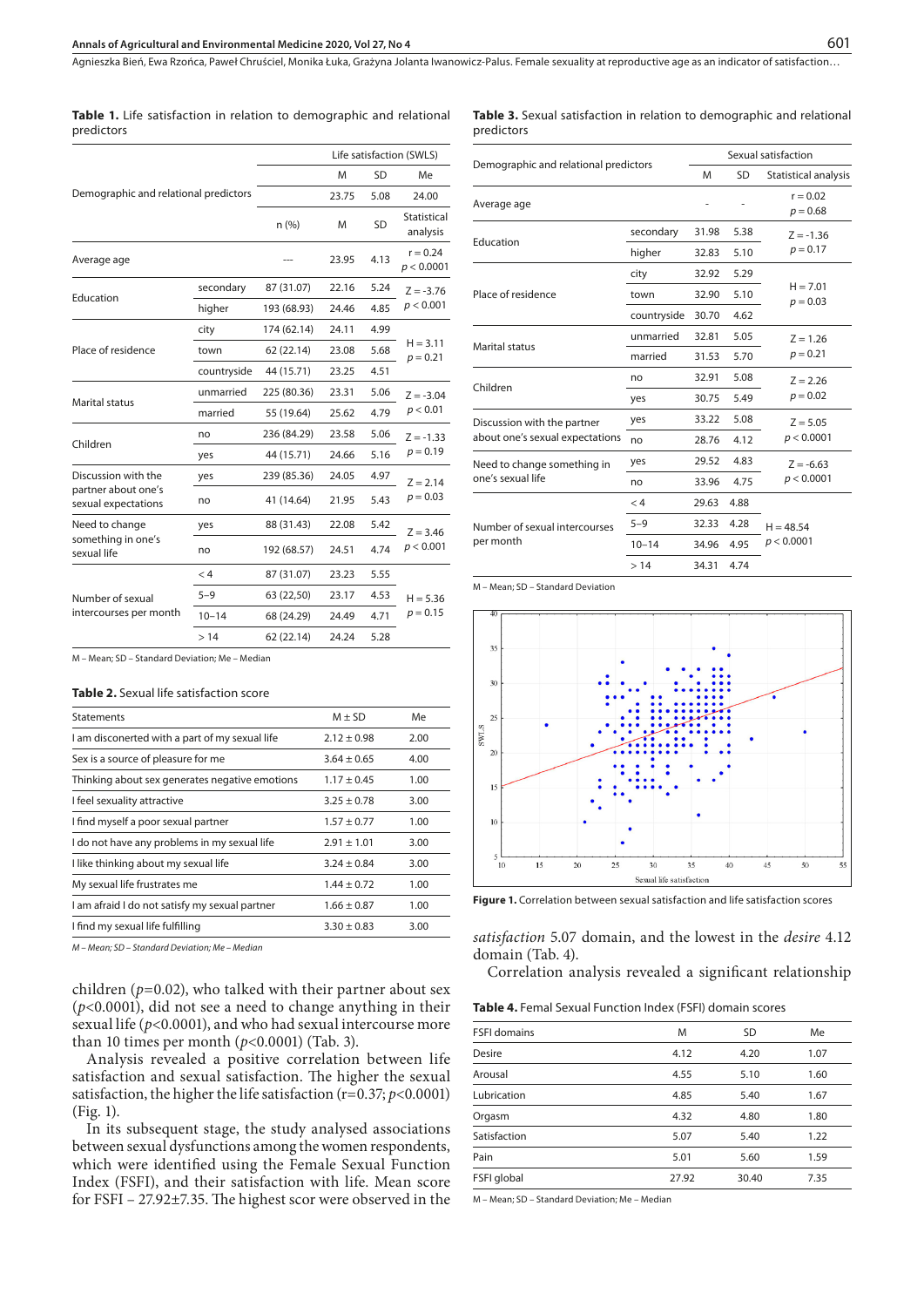between life satisfaction and FSFI domains (*p*<0.05), except for the *desire* domain (*p*>0.05). The higher the life satisfaction, the better the sexual functioning in individual FSFI domains (Tab. 5).

**Table 5.** Relationship between life satisfaction score (SWLS and Femal Sexual Function Index (FSFI) domains

| <b>FSFI</b> domains | Life Satisfaction Score |          |  |  |
|---------------------|-------------------------|----------|--|--|
|                     | r                       | р        |  |  |
| <b>Desire</b>       | 0.07                    | 0.22     |  |  |
| Arousal             | 0.26                    | < 0.0001 |  |  |
| Lubrication         | 0.15                    | 0.01     |  |  |
| Orgasm              | 0.19                    | 0.001    |  |  |
| Satisfaction        | 0.34                    | < 0.0001 |  |  |
| Pain                | 0.19                    | 0.002    |  |  |
| FSFI global         | 0.26                    | < 0.0001 |  |  |
|                     |                         |          |  |  |

#### **DISCUSSION**

The literature on this subject lists a number of factors affecting satisfaction with life, including demographic, economic and health-related variables [15–17]. The presented study attempted to identify the determinants of satisfaction with life among women of reproductive age, in terms of selected aspects of their sex life.

Female sexual satisfaction is a complex phenomenon, which may be assessed with a variety of predictors, including social and psychological factors. It can be treated as an important indicator in the field of sexual health and a crucial determinant of well-being and the quality of life [8, 18, 19]. The study showed that satisfaction with life of the Polish women surveyed reached the average level reported in other economically developed countries. The average score was 23.75, which places it at the upper end of the medium level. This means that the respondents were generally satisfied with their life, but there improvement was needed in certain areas. The obtained correspond with those obtained by other researchers [20]. A study by Cipora et al. [21] in a group of women with breast cancer demonstrated that their satisfaction with life was significantly affected by age and residence. Another study [22], identified BMI, time from diagnosis, having children and socio-economic status as determinants of satisfaction with life. Bień et al. [23] found satisfaction with life among childless women to be affected by age,place of residence, education, marital status and financial standing. The present findings are consistent with the above, as satisfaction with life among women of reproductive age was associated with their age, education, and marital status.

What is important in studies on the present subject is a comprehensive approach to life, satisfaction, and health, including sexual health, which should comprise a number of aspects, including age, relationship with the partner, and a variety of other psycho-social factors that may have an impact on satisfaction with one's sex life, and potentially on the incidence of sexual dysfunctions [2, 7, 9, 12]. The present results also demonstrated that higher levels of satisfaction with life in the women of reproductive age studied were associated with discussing one's expectations regarding sex life with their partner, as well as with the willingness to change one's sex life.

Women who declared higher sexual satisfaction had more frequent sexual thoughts, were more interested in sex and more likely to initiate sexual activity [24]. Research has shown that in assessing their sexual satisfaction, the participants gave the highest scores to the statements: *sex is a source of pleasure for me* and *I find my sexual life fulfilling*. Women find their sexual life satisfactory when a number of psychological criteria are fulfilled. Among these are safety, intimacy and close bond between partners [25].

Analysis of the correlation between socio-demographic data and sexual satisfaction showed that women who had children were less satisfied with their sexual life than those who were childless. Research by Leeman et al. [26] suggests that sexual desire decreases after giving birth to a child. This may be caused by a number of different factors, such as the new psychological situation, change of social roles or fear of another pregnancy [26]. Having children, listed above, was not the only demographic determinant of women's sexual satisfaction. In the literature, the main demographic determinants of sexual satisfaction include age, education, financial standing, and, as stated above, having children [27, 28]. Regarding the current study, the factors associated with sexual satisfaction in women of reproductive age were: place of residence and having children.

A study by Wróbel [29] has shown that women who consider their sexual life unsuccessful are more likely not only to think about changes in their sexual life, but also discuss their sexual expectations with their partner less frequently. The current study suggests that discussing sexual expectations with the partner and lack of willingness or need to introduce changes in one's sexual lif, are both correlated with higher life satisfaction and sexual satisfaction scores. Willingness to build a healthy sexual relationship should be expressed through interpersonal communication [30, 31].

The number of sexual intercourses per month varies and is determined by many factors. Those which predispose women to engage in sexual activity are: the feeling of safety and trust, and the need for tenderness and confirmation of one's femininity. Another important factor is the need to be close to the partner and strengthen the bond with him. Increased frequency of sexual intercourse and experiencing orgasm not only improve sexual satisfaction, but are also related to better quality of live, relations between partners and psychological aspects of life [32, 33]. In the current study, no correlation was found between frequency of sexual intercourse and life satisfaction. However, a correlation was found between the number of sexual intercourses and sexual satisfaction. Analysis of the relationship between life satisfaction and sexual satisfaction confirmed the results of the study by Woloski-Wruble et al. [34], who found a positive correlation between sexual satisfaction and satisfaction with life.

In the next stage of the study, the relationship between aspects related to sexual life and sexual dysfunction in women were analysed, based on the Female Sexual Function Index. The FSFI allows for identification of women at risk of sexual dysfunction. The average FSFI score for the Polish women surveyed was 27.92, which is above the female sexual dysfunction cutoff score, both world-wide and in Poland (cutoff scored proposed for Polish women by the authors of the Polish adaptation of FSFI – 27.50) [13, 14]. One might wonder whether the results obtained could be influenced by the mentality of Polish women and their rudimentary knowledge on sexual behaviour, which makes certain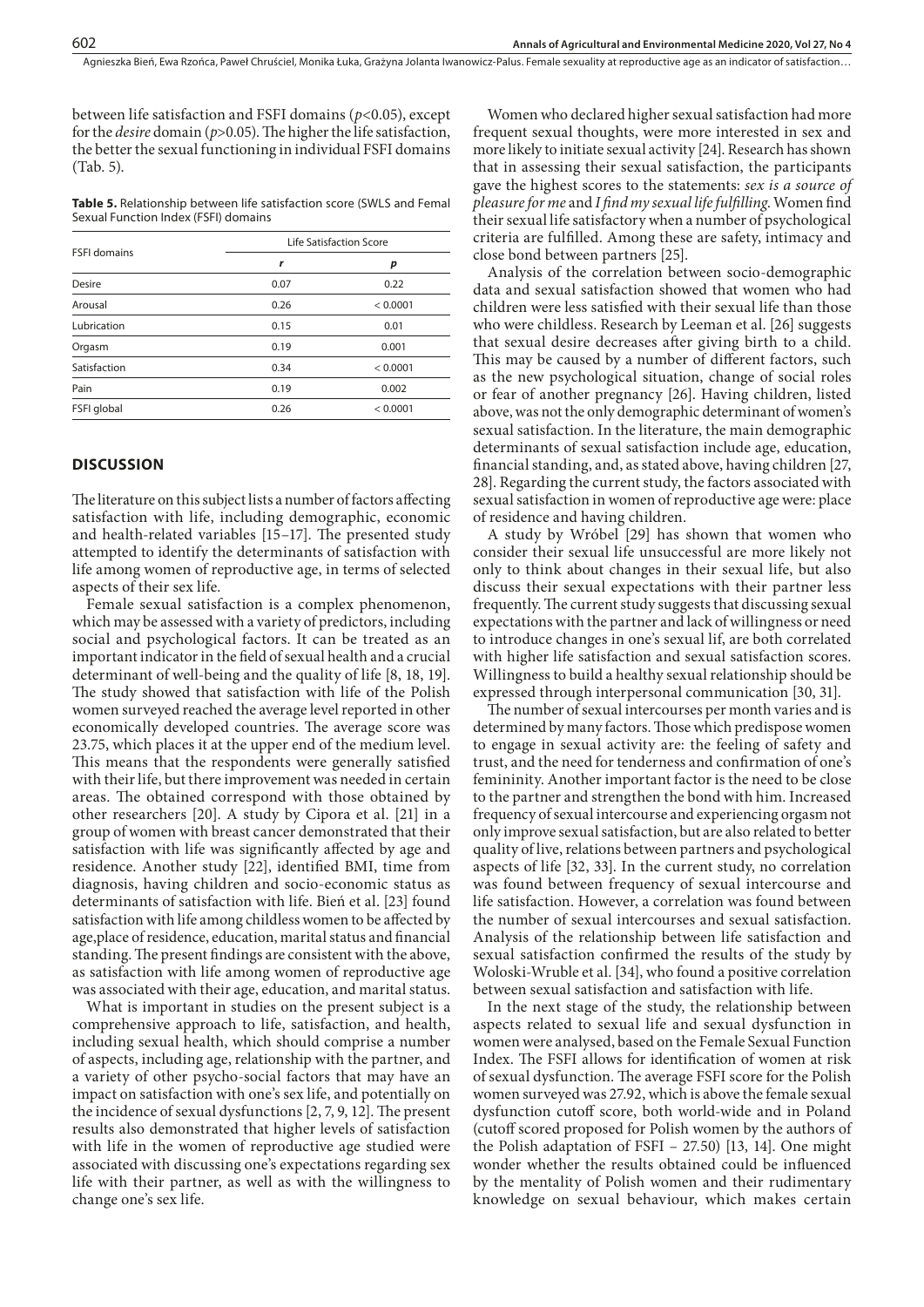sexual problems go unnoticed or be seen as normal sexual functioning. As Izdebski noticed [35], sexuality is still a taboo subject in Poland; most people do not address this subject at all or do not admit to having sexual problems.

Sexual satisfaction is an important part of women's health, life satisfaction, quality of life and general well-being. Aspects of female sexual life touched upon in the presented study require further research. Although sexuality is still a taboo subject in Polish society, the possibility to express it is one of the basic needs of every human being. It often happens that sexual health is treated as a marginal issue, both by female patients and by professionals who ought to provide holistic health care. Caring for women's sexual health is all the more important in view of the study results, which have demonstrated that higher life satisfaction is strongly correlated with lack of sexual dysfunction. Another crucial aspect of sexual satisfaction is its essential role in preventing risky sexual behaviours, depression, social crime or even divorces [36, 37]. Helping women to solve difficulties resulting from sexual problems may increase their sexual satisfaction and thus improve their general health. In view of the above, more emphasis should be placed on this element of women's health care.

#### **CONCLUSIONS**

- 1. A higher level of sexual satisfaction and sexual health is related to better satisfaction with life.
- 2. Factors affecting sexual satisfaction include place of residence, having children, discussing one's sexual expectations with their partner, feeling no need to change one's sex life, and frequency of sexual activity.
- 3. Satisfaction with life in women of reproductive age is determined by their age, education, marital status, discussing one's sexual expectations with their partner, and feeling no need to change one's sex life.

#### **Acknowledgments**

The authors express their thanks to all the women who agreed to participate in the study.

#### **REFERENCES**

- 1. Hounkpatin HO, Boyce ChJ, Dunn G, Alex MW. Modeling Bivariate Change in Individual Differences: Prospective Associations Between Personality and Life Satisfaction. J Pers Soc Psychol. 2018; 115(6): e12-e29. DOI: 10.1037/pspp0000161
- 2. Huang H, Liu S, Sharma A, Zou F, Tian F, Wu H. Factors associated with life satisfaction among married women in rural China: a crosssectional study based on large-scale samples. Psychol Res Behav Manag. 2018; 11: 525–533. DOI: 10.2147/PRBM.S179052
- 3. Obrien LB, Berry HL, Hogan A. The structure of psychological life satisfaction: insights from farmers and a general community sample in Australia. BMC Public Health. 2012; 12: 976. DOI: 10.1186/1471- 2458-12-976
- 4. Jan M, Masood T. An assessment of life satisfaction among women. Stud. Home Comm Sci. 2008; 2(1): 33–42. DOI: 10.1080/09737189.2008.11885250
- 5. Kim SI, Lee Y, Lim MC, Joo J, Park K, Lee DO, Park SY. Quality of life and sexuality comparison between sexually active ovarian cancer survivors and healthy women. J Gynecol Oncol. 2015; 26(2): 148–154. DOI: 10.3802/jgo.2015.26.2.148
- 6. Theofilou, P. Quality of Life: definition and measurement. Eur J Psychol. 2013; 9: 150–162. DOI: 10.5964/ejop.v9i1.337
- 7. Jiann BP, Su CC, Yu CC, Wu TT, Huang JK. Risk factors for individual domains of female sexual function. J Sex Med. 2009; 6(12): 3364–3375. DOI: 10.1111/j.1743-6109.2009.01494.x
- 8. Darski C, Barbosa LJ, Paiva LL, Vieira A. Association between the functionality of pelvic floor muscles and sexual satisfaction in young women. Rev Bras Ginecol Obstet. 2016; 38(4): 164–169. DOI:10.1055/s-0036-1580708
- 9. Milhausen RR, Buchholz AC, Opperman EA, Benson LE. Relationships between body image, body composition, sexual functioning, and sexual satisfaction among heterosexual young adults. Arch Sex Behav. 2015; 44(6): 1621–1633. DOI 10.1007/s10508-014-0328-9
- 10. Nomejko A, Dolińska-Zygmunt G, Zdrojewicz Z. Poczucie jakości życia a satysfakcja z życia seksualnego. Seksuologia Polska. 2012; 10(2): 54–60.
- 11. Pavot W, Diener E. Review of the Satisfaction with Life Scale. Psychol Assess. 1993; 5(2): 164–172.
- 12. Nomejko A, Dolińska-Zygmunt G. Sexual satisfaction's contribution to a sense of quality of life in early adulthood. Pol J Appl Psychol.  $2011$ ; 9(1): 65–73.
- 13. Wiegel M, Meston C, Rosen R. The female sexual function index (FSFI): cross-validation and development of clinical cutoff scores. J Sex Marital Ther. 2005; 31(1): 1–20.
- 14. Nowosielski K, Wróbel B, Sioma-Markowska U, Poręba R. Development and validation of the Polish version of the Female Sexual Function Index in the Polish population of females. J Sex Med. 2013; 10(2): 386–395. DOI: 10.1111/jsm.12012
- 15. Gebuza G, Kaźmierczak M, Mieczkowska E, Gierszewska M: Social support as a determinant of life satisfaction in pregnant women and women after surgical delivery. Psychiatr Pol. 2018; 52(3): 585–598. DOI: 10.12740/PP
- 16. Sarid O, Slonim-Nevo V, Pereg A, Friger M, Sergienko R, Schwartz D, et al: Coping strategies, satisfaction with life, and quality of life in Crohn's disease: A gender perspective using structural equation modeling analysis. PLoS One. 2017; 12(2): e0172779. DOI: 10.1371/ journal.pone.0172779
- 17. Jankowiak B, Sekmistrz S, Kowalewska B, Niczyporuk W, Krajewska-Kułak E. Satisfaction with life in a group of psoriasis patients. Postepy Dermatol Alergol. 2013; 30(2): 85–90; DOI: 10.5114/pdia.2013.34156
- 18. Dundon CM, Rellini AH. More than sexual function: Predictors of sexual satisfaction in a sample of women age 40–70. J Sex Med. 2010; 7(2 pt 2): 896–904.
- 19. Nomejko A, Dolińska-Zygmunt G. Psycho-social determinants of sexual satisfaction in young, middle and late adulthood. Pol J Appl Psychol. 2015; 13(2): 47–68.
- 20. Dogan T, Tugut N, Golbasi Z. The Relationship Between Sexual Quality of Life, Happiness, and Satisfaction with Life in Married Turkish Women. Sex Disabil. 2013; 31(3): 239–247. DOI: 10.1007/s11195-013- 9302-z
- 21. Cipora E, Konieczny M, Karwat ID, Roczniak W, Babuśka-Roczniak M. Satisfaction with life among women with breast cancer – selected demographic and social factors. Ann Agric Environ Med. 2018; 25(2): 314–319. DOI: 10.26444/aaem/82622
- 22. Rzońca E, Bień A, Wdowiak A, Szymański R, Iwanowicz-Palus G. Determinants of Quality of Life and Satisfaction with Life in Women with Polycystic Ovary Syndrome. Int J Environ Res Public Health. 2018; 15(2): e376. DOI: 10.3390/ijerph15020376
- 23. Bień A, Rzońca E, Iwanowicz-Palus G, Lecyk U, Bojar I. Quality of life and satisfaction with life of women who are childless by choice. Ann Agric Environ Med. 2017; 24(2): 250–5. DOI: 10.5604/12321966.1235181
- 24. Davison SL, Bell RJ, LaChina M, Holden SL, Davis SR. Sexual function in well women: Stratification by sexual satisfaction, hormone use, and menopause status. J Sex Med. 2008; 5(5): 1214–1222.
- 25. Zhang H, Ho P, Yip P. Does similarity breed marital and sexual satisfaction? J Sex Res. 2012; 49(6): 583–593.
- 26. Leeman LM, Rogers RG. Sex after childbirth: postpartum sexual function. Obstet Gynecol. 2012; 119(3): 647–655. DOI: 10.1097/ AOG.0b013e3182479611
- 27. Shahhosseini Z, Gardeshi ZH, Pourasghar M, Salehi F. A review of affecting factors on sexual satisfaction in women. Mater Sociomed. 2014; 26(6): 378–381. DOI: 10.5455/msm.2014.26.378-381
- 28. Fahs B, Swank E. Social identities as predictors of women's sexual satisfaction and sexual activity. Arch Sex Behav. 2011; 40(5): 903–914. DOI: 10.1007/s10508-010-9681-5
- 29. Wróbel B. Selected sexuality features among married women research results. Ginekol Pol. 2008; 79(2): 99–107.
- 30. Agustus P, Munivenkatappa M, Prasad P. Sexual Functioning, Beliefs About Sexual Functioning and Quality of Life of Women with Infertility Problems. J Hum Reprod Sci. 2017; 10(3): 213–220. DOI: 10.4103/jhrs. JHRS\_137\_16